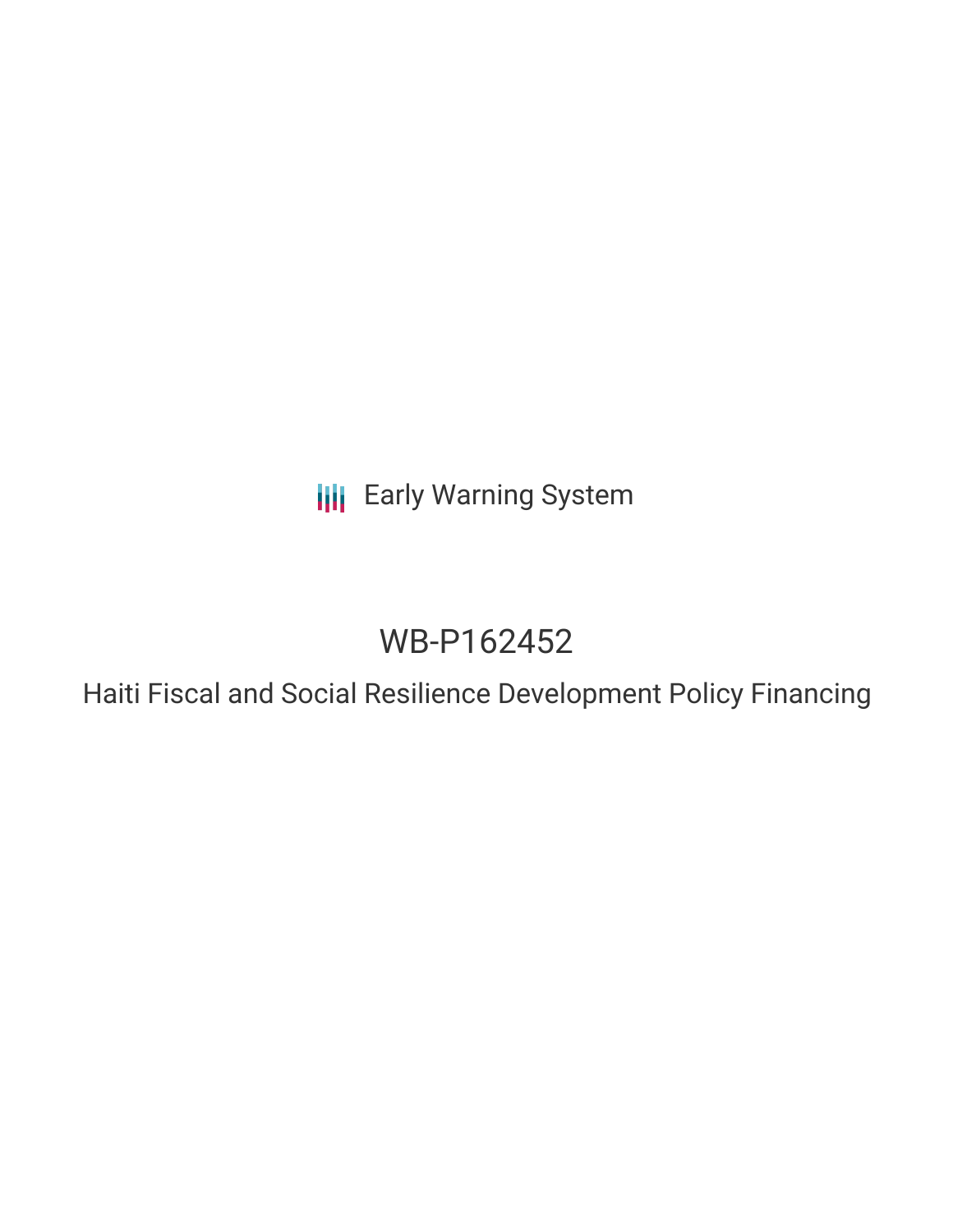

### Early Warning System Haiti Fiscal and Social Resilience Development Policy Financing

#### **Quick Facts**

| <b>Countries</b>               | Haiti               |
|--------------------------------|---------------------|
| <b>Financial Institutions</b>  | World Bank (WB)     |
| <b>Status</b>                  | Approved            |
| <b>Bank Risk Rating</b>        | U                   |
| <b>Voting Date</b>             | 2018-09-20          |
| <b>Borrower</b>                | Government of Haiti |
| <b>Sectors</b>                 | Law and Government  |
| <b>Investment Type(s)</b>      | Grant               |
| <b>Investment Amount (USD)</b> | \$20.00 million     |
| <b>Project Cost (USD)</b>      | \$20.00 million     |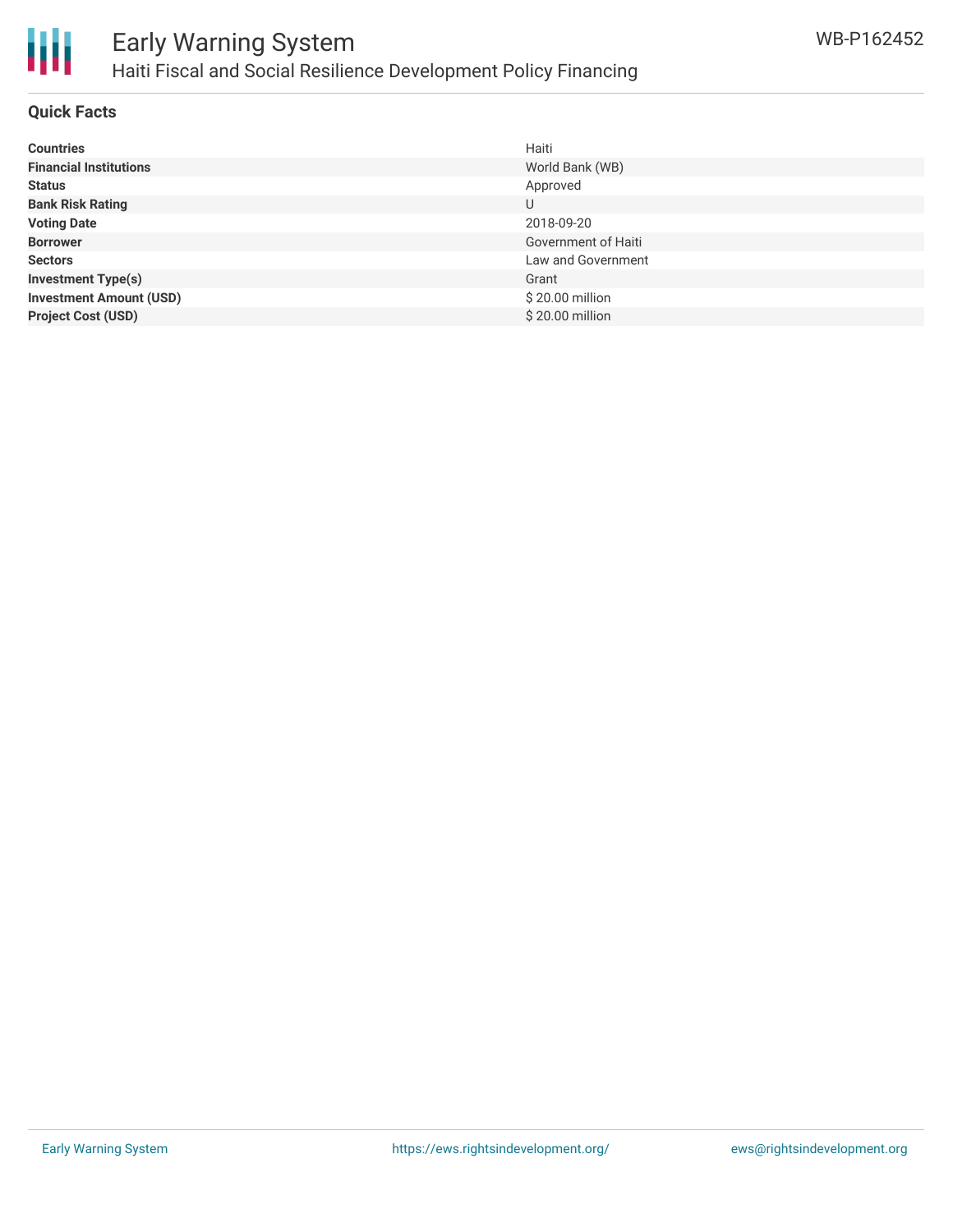

#### **Project Description**

According to the bank, the development objective of Fiscal and Social Resilience Development Policy Financing Project for Haiti is designed around two strategic pillars: (1) strengthen fiscal management; and (2) enhance the efficiency of social spending. This operation is part of an international effort to help stabilize the macro-fiscal situation and preserve social stability following the social unrest resulting from the failed fuel price reform. The operation will support the government's efforts to increase revenue mobilization and enhance its capacity to protect poor and vulnerable households. The design of the operation is informed by experience gleaned from previous development policy operations in Haiti, particularly the Economic Reconstruction and Growth Development Policy Grant (ERGDPG). The operation is directly linked to objectives set forth in the Haiti Country Partnership Framework (CPF)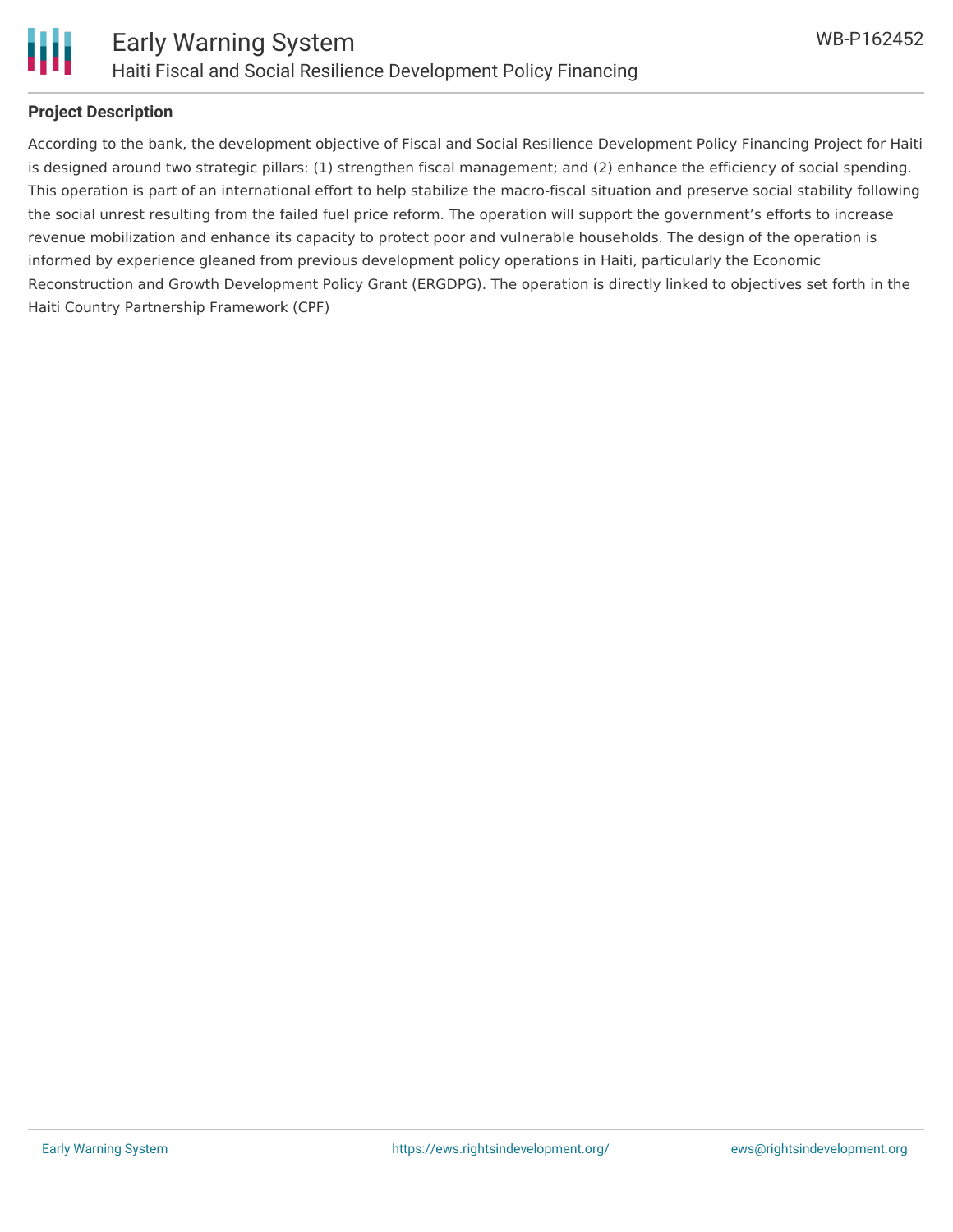

#### **Investment Description**

World Bank (WB)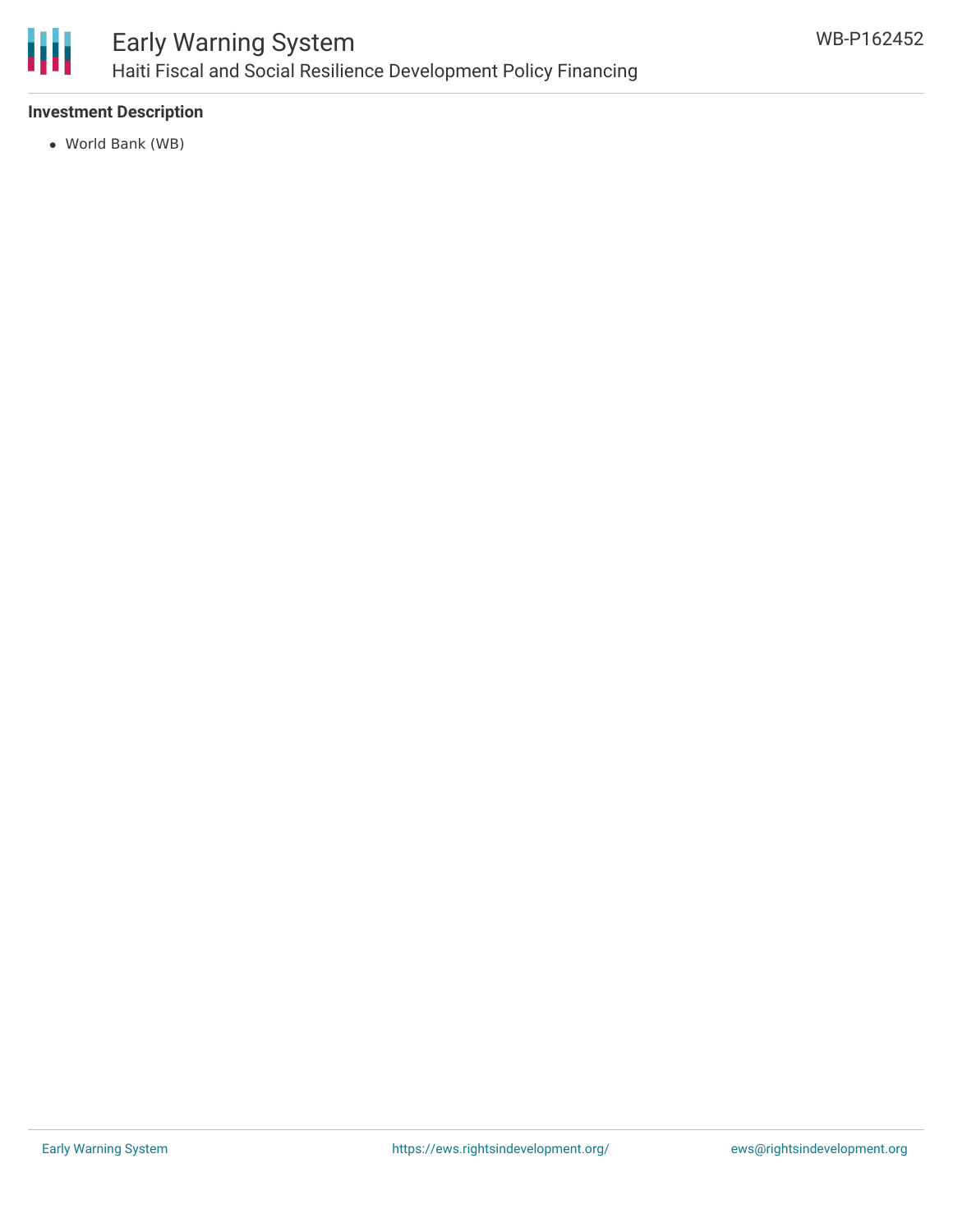

#### **Contact Information**

ACCOUNTABILITY MECHANISM OF WORLD BANK

The World Bank Inspection Panel is the independent complaint mechanism and fact-finding body for people who believe they are likely to be, or have been, adversely affected by a World Bank-financed project. If you submit a complaint to the Inspection Panel, they may investigate to assess whether the World Bank is following its own policies and procedures for preventing harm to people or the environment. You can contact the Inspection Panel or submit a complaint by emailing ipanel@worldbank.org. You can learn more about the Inspection Panel and how to file a complaint at: http://ewebapps.worldbank.org/apps/ip/Pages/Home.aspx.